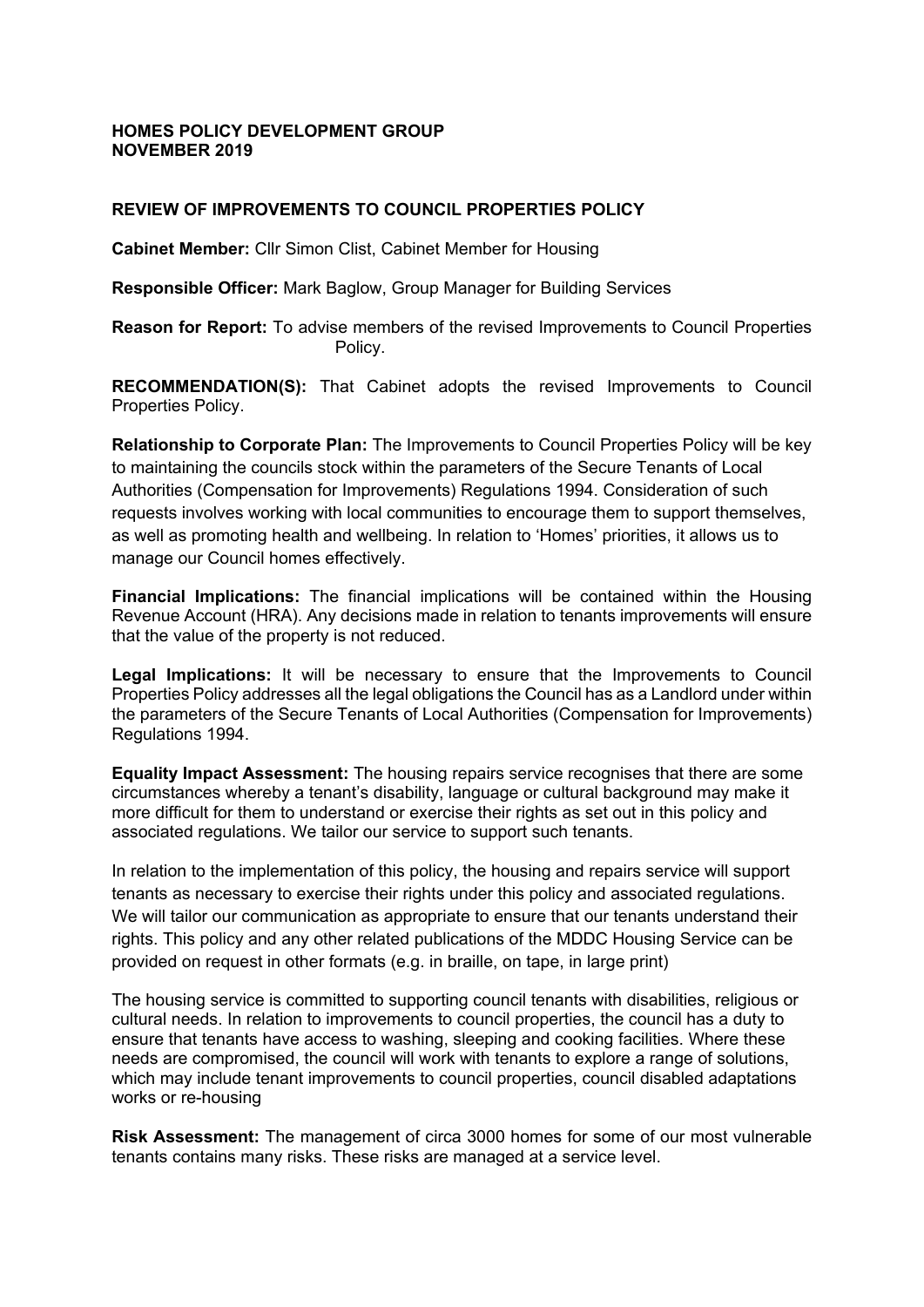# 1.0 **Introduction**

1.1 The current policy, last reviewed in 2015 is fit for purpose and very few changes have been made to the policy. There is no new significant legislation suggesting that more major changes should be made. This policy has been brought in line with the most recent Tenant Compensation Policy.

# 2.0 **Proposed Changes to the Policy**

- 2.1 If accepted, the proposal is for some minor changes to the previous policy to be published for officer use and tenant reference.
- 2.2 This policy has been aligned with the latest Tenancy Agreements and also the recent tenant compensation policy.
- 2.3 We have taken into consideration tenant feedback, comments, and complaints received since this policy was last reviewed, and provided greater clarity to tenants wishing to make improvements to council properties.
- 2.4 The term of the policy has been extended to 10 years.

# 3.0 **Tenant Consultation**

3.1 The Housing 'Tenants Together' group have been consulted on this policy and their comments taken into consideration.

### 4.0 **Implementation of the Improvements to Council Properties Policy**

- 4.1 There is little change to the policy content, only a clarification of existing policy details. The points of clarification are intended to benefit tenants as much as it is the council.
- 4.2 Implementation of this policy will be supported by action from both the Building Services and Housing teams.

### 5.0 **Financial Context**

- 5.1 Maintaining the Councils housing stock is the largest ongoing element of the Councils capital programme.
- 5.2 Clarification of this policy and strict adherence to it should reduce levels of rechargeable works.
- 5.3 There are no additional resource implications as a direct result of this policy.

### **Contact for more Information:**

Mark Baglow, Group Manager Building Services mbaglow@middevon.gov.uk Tel 01884 233011

### **Circulation of the Report:**

Director of Operations Cabinet Member for Housing Tenants Together Group Group Managers